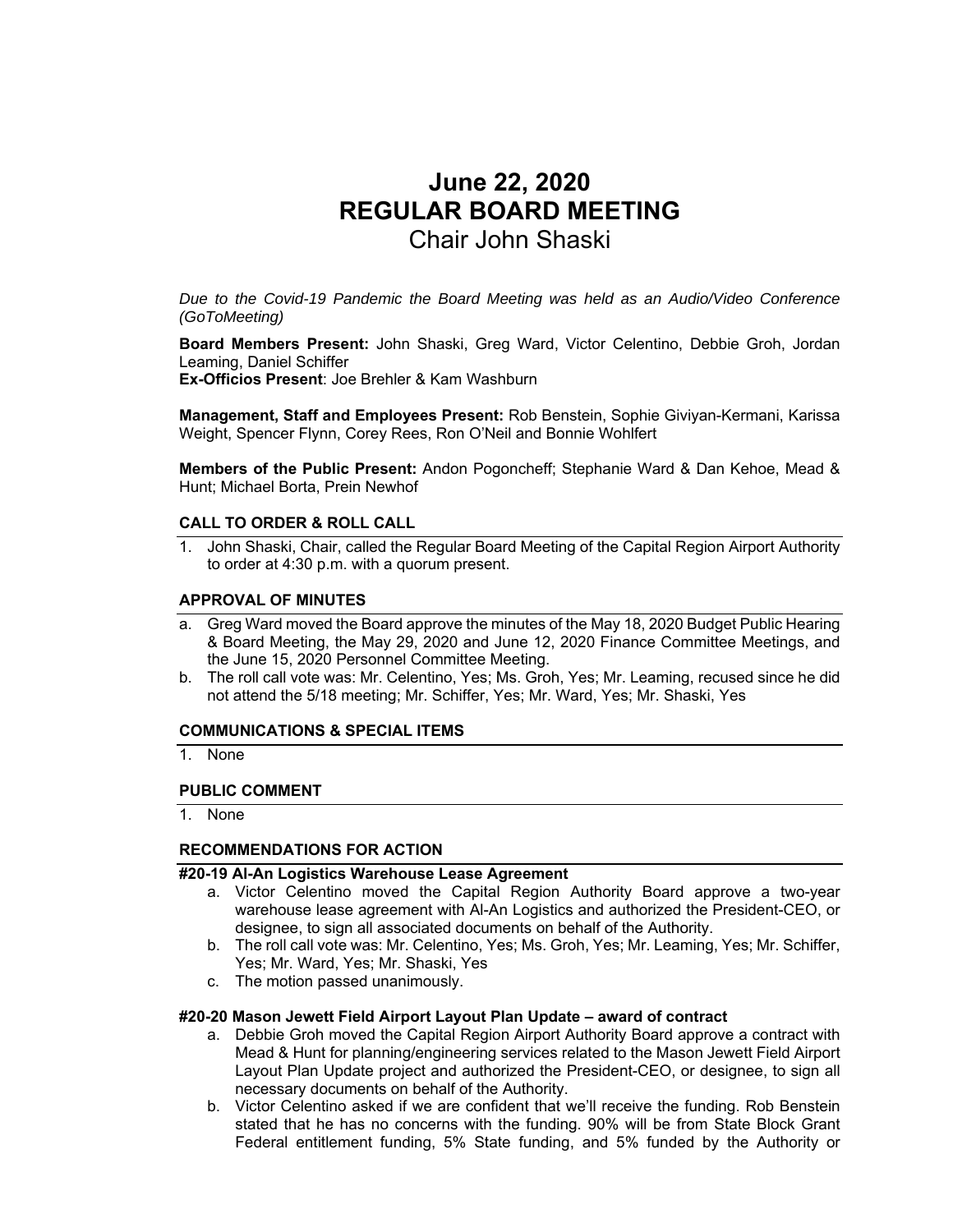\$10,820.67. The dollar amounts will be added next to the percentages on future resolutions to clarify the costs involved. Daniel Schiffer questioned the need for the survey since it has only been 13 years and not much has changed; although, he added we need a better layout for hangars. Rob explained that the ALP needs to be consistent with current FAA Airport Design Standards. Future development involving a layout of parcels for hangars will be included. The largest portion is the obstruction survey; it's important to have current data and the FAA will not provide funding if it is not on the ALP. The obstruction survey is good for at least 10 years.

- c. The roll call vote was: Mr. Celentino, Yes; Ms. Groh, Yes; Mr. Leaming, Yes; Mr. Schiffer, Yes; Mr. Ward, Yes; Mr. Shaski, Yes
- d. The motion passed unanimously.

# **REPORTS**

# **Sophie Giviyan-Kermani, Director of Finance & Accounting**

Presented financials for period ending April 30, 2020

Board members posed questions related to budgeted property tax revenue, "Repairs" YTD variance of (163.24%) for Mason Jewett and a detailed investment activity performance was requested.

# **Robert Benstein, Interim President & CEO**

- The Authority has issued the following solicitations:
	- o Request for Bids Pavement Joint and Spall Repairs
	- o Request for Qualifications Professional Airport Consulting Services (LAN 5-year ACIP)
- Air Service Update
	- o Delta is adding a 2nd Detroit flight effective July 3, 2020
	- o American will resume daily service to Chicago (one flight) effective July 5, 2020
	- o United is temporarily suspending service to Chicago effective July 6, 2020 through the month of September
	- o American's July capacity is approximately 31% of pre-COVID-19 schedule; Delta's is approximately 35%
	- o The August and September schedules are starting to take shape; initial results are encouraging; airlines are adding capacity and destinations.
- On a national level
	- o TSA screenings were below 100,000 pax per day in April (-96%); number now approaching 600,000 pax per day (-78%)
	- $\circ$  Leisure travel is driving the recovery; business travel is recovering much slower
	- $\circ$  Full recovery to 2019 levels not expected until winter 2022/2023 (2  $\frac{1}{2}$  years)
	- o Near-term industry focus will be on making customers feel safe and encouraging them to fly. Page 3 of the board report provides an example of our marketing efforts.

Debbie Groh asked about the transition of the Ken Shelton hangar to Lansing Community College. Rob Benstein reported that LCC has not determined whether the hangar will be leased space or for their personal use. Debbie asked for an update on the drilling at Mason; Dan Schiffer thought he had heard the oil company withdrew; Rob will inquire and provide an update via email.

## **OLD BUSINESS**

1. Greg Ward asked Karissa Weight to provide an update on the CEO search process. Karissa reported that great progress has been made and we have a strong pool of diverse candidates. The schedule is on track for a mid-August start date. She added that Global Business Resource Group has done an outstanding job networking across the country. They are assessing the candidates' qualifications and will schedule an in-person meeting to review with the Personnel Committee.